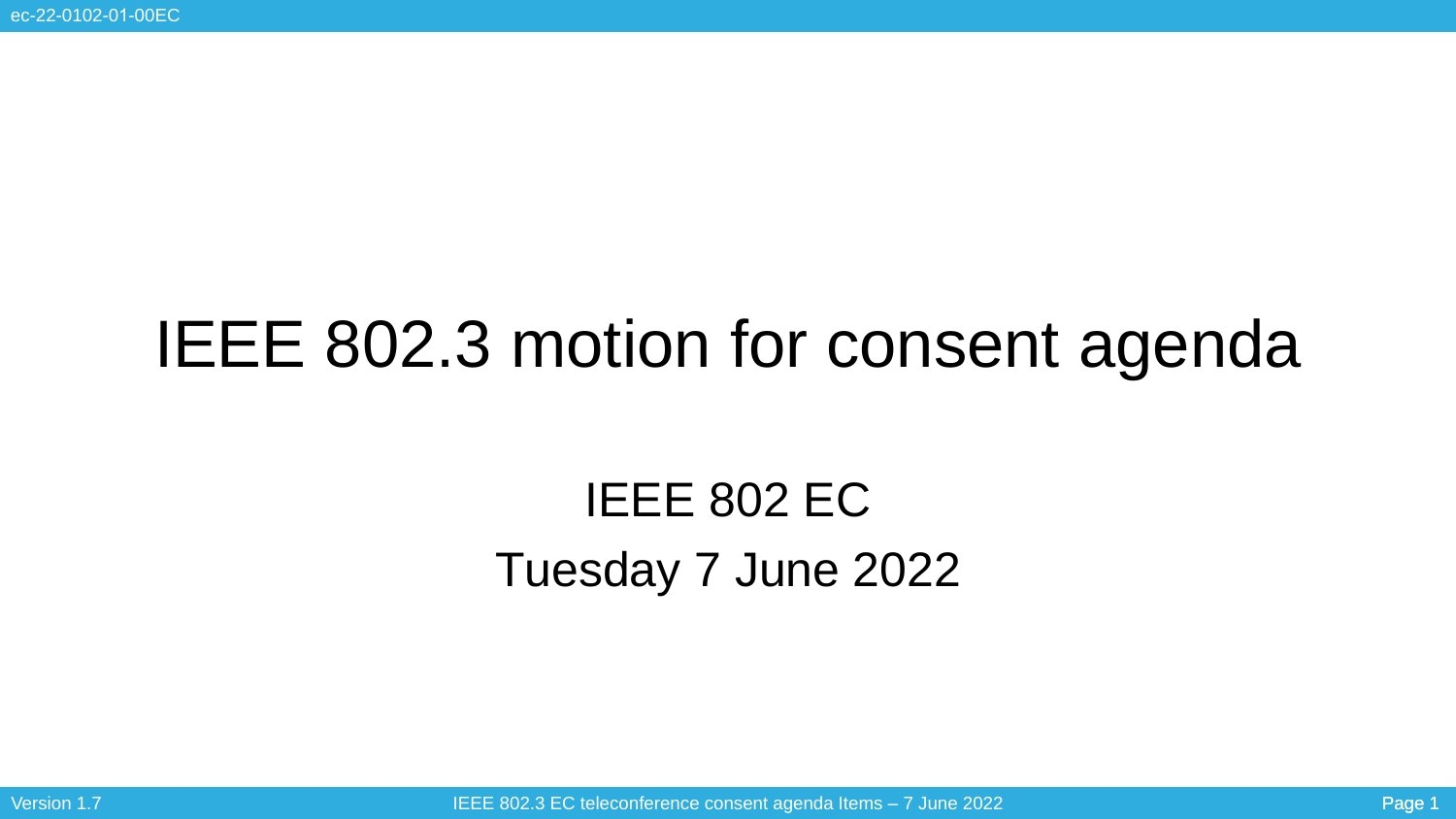# 4.01 ME\*: IEEE P802.3dd Power over Data Lines of Single Pair Ethernet (Maintenance #17) to RevCom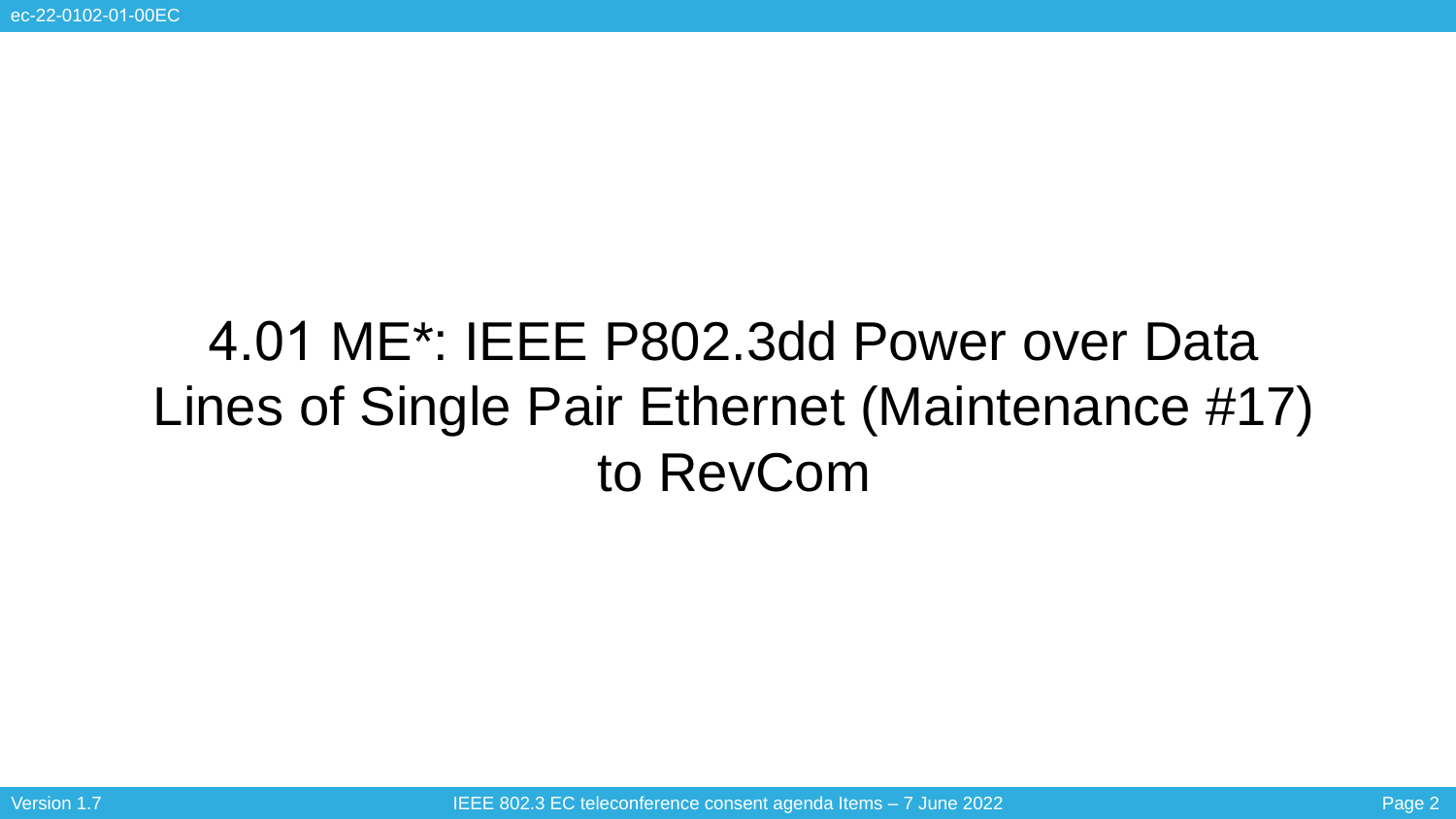### IEEE P802.3dd Power over Data Lines of Single Pair Ethernet (Maintenance #17) to RevCom

#### Item 1: Date ballot closed:

The 1st Standards Association recirculation ballot on IEEE P802.3dd Power over Data Lines of Single Pair Ethernet (Maintenance #17) draft D3.1 closed on 29 March 2022 at 23:59 UTC-12

Item  $2:Vc$ 

| ote tally               | Initial<br>Draft D3.0 |      |               | 1 <sup>st</sup> Recirculation<br>Draft D3.1 |      |               | Req       |
|-------------------------|-----------------------|------|---------------|---------------------------------------------|------|---------------|-----------|
|                         | #                     | $\%$ | <b>Status</b> | #                                           | $\%$ | <b>Status</b> | $\%$      |
| Abstain                 | $\overline{4}$        | 5    | <b>PASS</b>   | 4                                           | 5    | <b>PASS</b>   | $<$ 30    |
| Dis with comment        | 2                     | -    |               | $\overline{0}$                              |      |               |           |
| Dis w/o comment         | $\overline{0}$        | -    |               | $\overline{0}$                              |      |               |           |
| Approve                 | 65                    | 97   | <b>PASS</b>   | 74                                          | 100  | <b>PASS</b>   | $\geq$ 75 |
| <b>Ballots returned</b> | 67                    | 77   | <b>PASS</b>   | 78                                          | 84   | <b>PASS</b>   | $\geq$ 75 |
| <b>Voters</b>           | 92                    | -    |               | 92                                          |      |               |           |
| <b>Comments</b>         | 7                     | -    |               | $\overline{2}$                              |      |               |           |
| <b>Public comments</b>  |                       |      |               |                                             |      |               |           |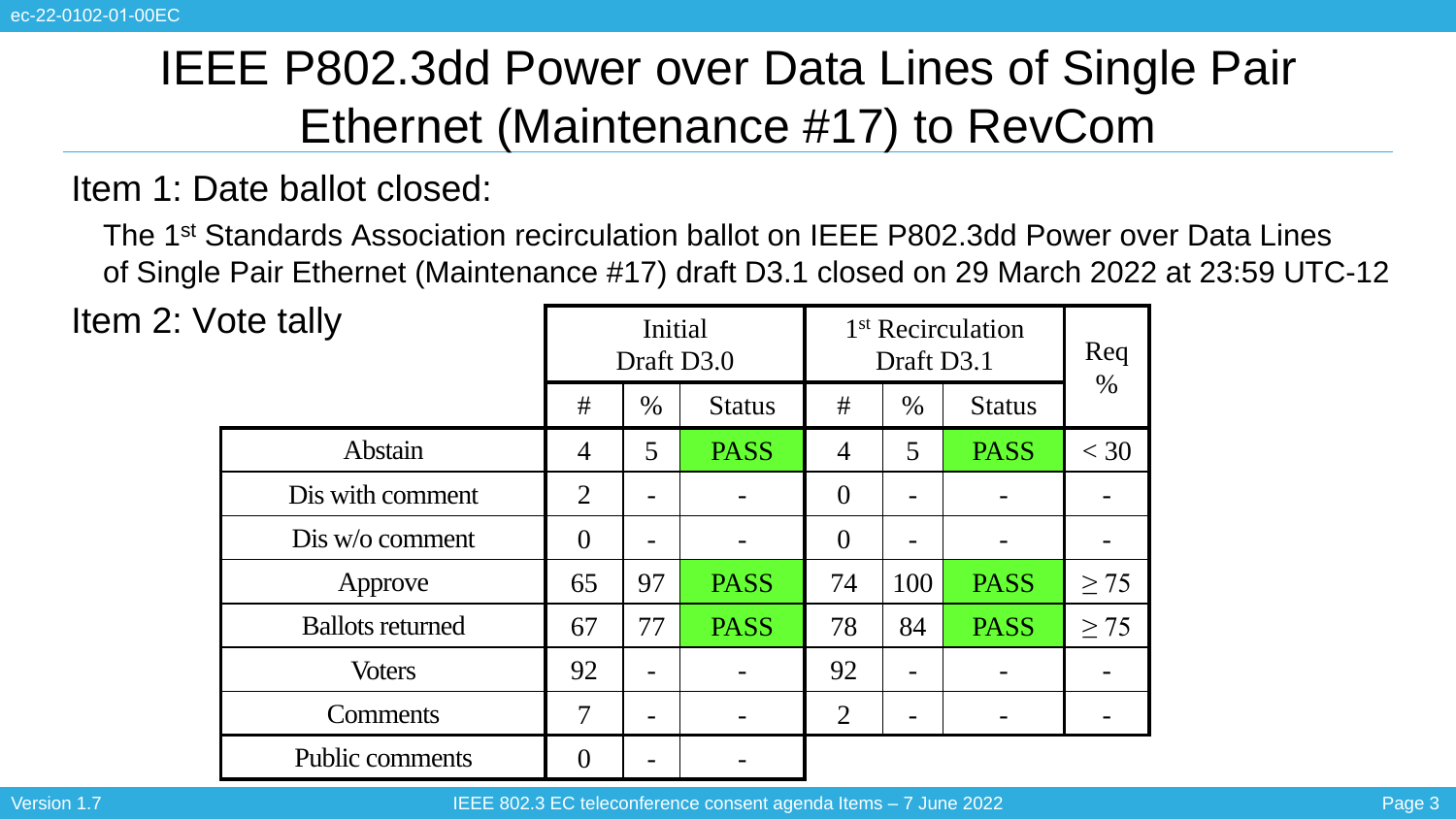### IEEE P802.3dd Power over Data Lines of Single Pair Ethernet (Maintenance #17) to RevCom

Comments that support the remaining disapprove votes and responses

None, draft has 100% approval

Comments received on final recirculation ballot

The two comments received were editorial comments on the frontmatter. Both were rejected as out of scope as they did not apply to the changes between IEEE P802.3dd D3.0 and IEEE P802.3dd D3.1 or unsatisfied comments associated with "disapprove" votes from previous ballots. Both comments will be passed to the IEEE staff editor for consideration during publication editing.

Clause 12 'Procedure for conditional approval to forward a draft standard' of IEEE 802 LMSC Operations Manual includes the text 'Where a voter has accepted some comment resolutions and rejected others, only the comments of which the voter has not accepted resolution should be presented.'.